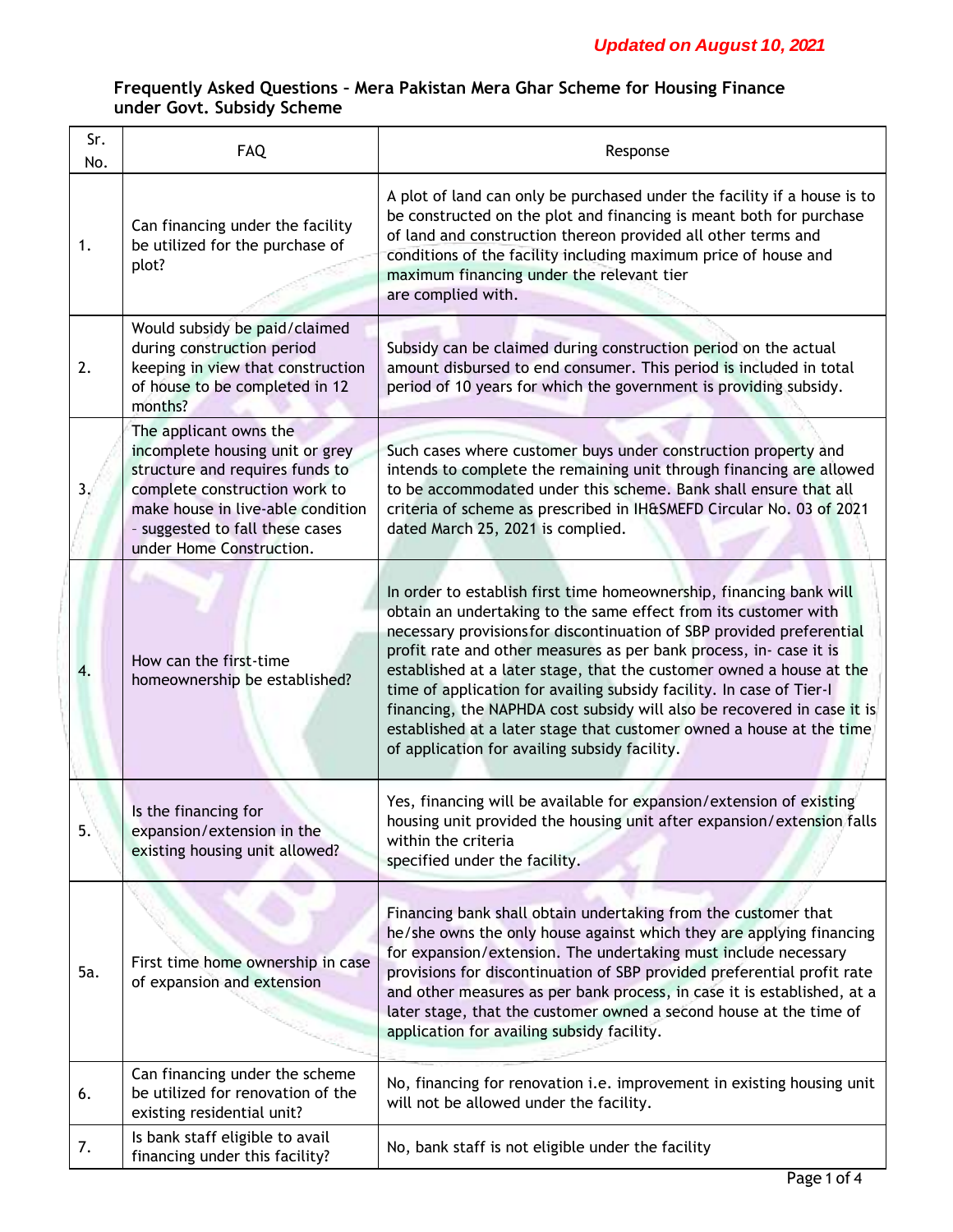| 7a.  | Whether banks' third-party staff<br>is eligible under the scheme?                                                                                                                                | Yes                                                                                                                                                                                                                                             |
|------|--------------------------------------------------------------------------------------------------------------------------------------------------------------------------------------------------|-------------------------------------------------------------------------------------------------------------------------------------------------------------------------------------------------------------------------------------------------|
| 7b.  | Are contractual employees of<br>banks eligible for financing under<br>the Scheme?                                                                                                                | Contractual employees of banks who are below officer grade and are<br>not eligible to avail staff housing finance are eligible for financing<br>under the Scheme.                                                                               |
| 7c.  | Whether staff of Microfinance<br>banks is eligible?                                                                                                                                              | Yes                                                                                                                                                                                                                                             |
| 7d.  | In case if a bank staff is NOT<br>eligible under their respective HR<br>house finance policy/ facility (for<br>whatever reason), whether such<br>employees of the bank<br>can avail this scheme? | No. Permanent employees of the bank are not eligible under the<br>scheme.                                                                                                                                                                       |
| 7e.  | Can banker be a co-applicant?                                                                                                                                                                    | A banker who is permanent employee of bank can neither be an<br>applicant or a co-applicant.                                                                                                                                                    |
| 8.   | How much income of co-applicant<br>can be clubbed and how many co-<br>applicants are allowed?                                                                                                    | In case of co-applicants, 100% income of co-applicants may be<br>clubbed for credit assessment. Up to four co-applicants are allowed<br>for a single housing unit.                                                                              |
| 9.   | Can financing be extended under<br>this scheme if co-applicant owns<br>a house?                                                                                                                  | Yes, financing under this scheme may be allowed if co-applicant owns<br>a house. However, primary applicant(s) should be first time home<br>owner(s). 'Primary applicant' is the applicant in whose name<br>property title will be transferred. |
| 10.  | While availing the profit subsidy,<br>is it allowed to sell or rent out<br>the residential unit?                                                                                                 | Home owner will not be allowed to sell the housing unit before expiry<br>of 5 years from the date of acquisition. Further, during this period,<br>he/she will not be allowed to rent out financed housing unit.                                 |
| 11.  | What is difference between Tier 1<br>$(T1)$ and Tier 2 $(T2)$ ?                                                                                                                                  | The residential units announced by NAPHDA fall under Tier 1 (T1). All<br>other residential units with the same specifications/measurements<br>fall under Tier 2 (T2).                                                                           |
| 12.  | Who is eligible for housing<br>finance under Tier 1 (T1)?                                                                                                                                        | The housing finance under Tier 1 is allowed to the applicants of<br>NAPHDA's housing units, as confirmed by NAPHDA.                                                                                                                             |
| 13.  | What would be the size of housing<br>units under Tier 3 in terms of<br>Marla?                                                                                                                    | Housing units under Tier 3 are required to be greater than 5 Marla but<br>up to 10 Marla.                                                                                                                                                       |
| 13a. | Is there any covered area<br>requirement for house in Tier 0,<br>Tier 2 and Tier 3 as covered area<br>is only mentioned against<br>apartment/ flat?                                              | There is no covered area requirement for a house falling under Tier 0,<br>Tier 2 or Tier 3.                                                                                                                                                     |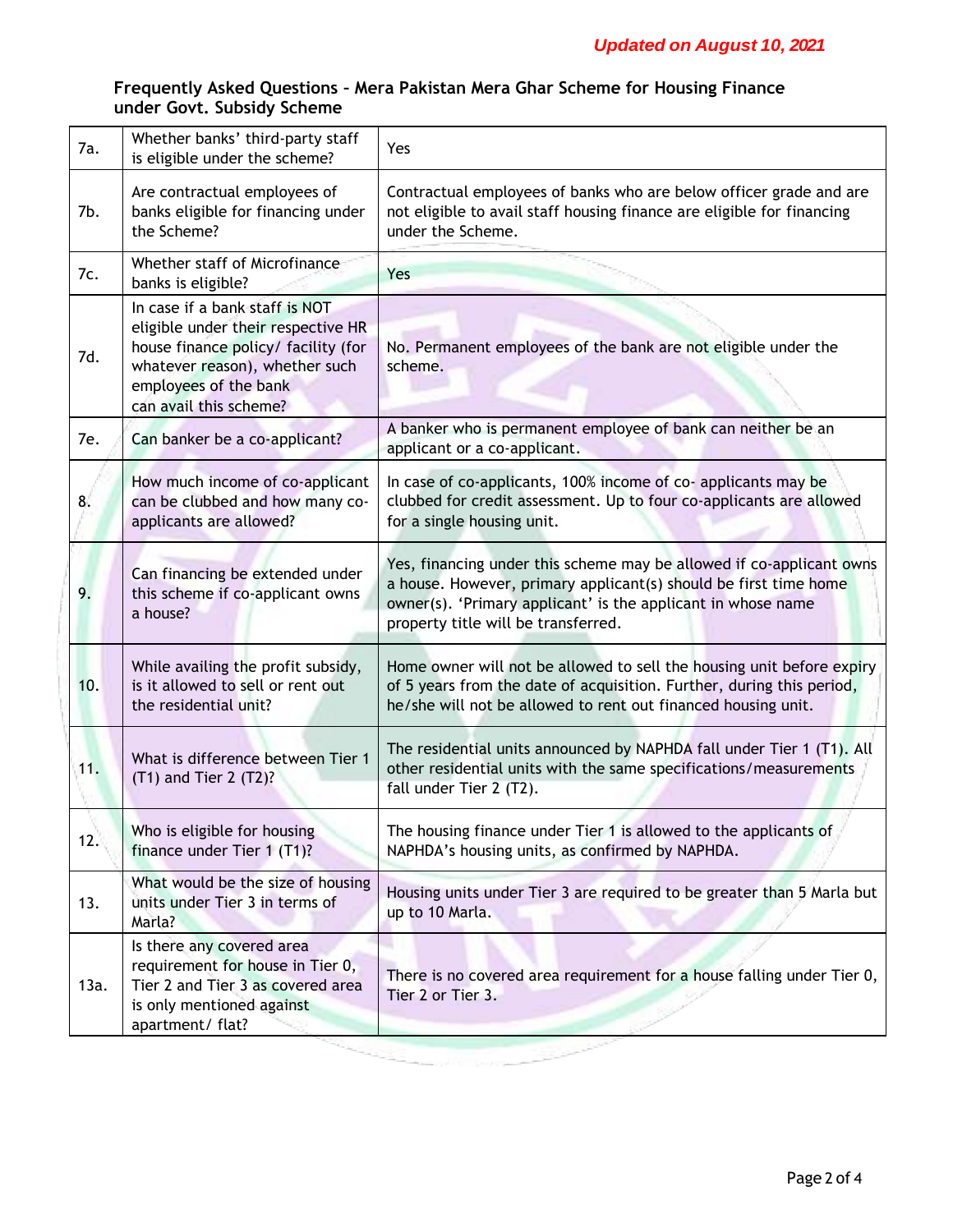| $13b$ . | In case one measuring unit i.e.<br>Marla or square yard is mentioned<br>on title documents, how should<br>bank comply to size condition?                                                                                                               | Banks are required to comply with requirements of measuring unit<br>mentioned on title documents of the property being financed. For<br>example, if title document mentions area in Marla, financing bank is<br>required to follow Marla condition.<br>In case both measuring units are mentioned on the title document,<br>the bank is required to comply with condition which results in<br>eligibility of financing by the applicant under the Scheme. |
|---------|--------------------------------------------------------------------------------------------------------------------------------------------------------------------------------------------------------------------------------------------------------|-----------------------------------------------------------------------------------------------------------------------------------------------------------------------------------------------------------------------------------------------------------------------------------------------------------------------------------------------------------------------------------------------------------------------------------------------------------|
| 14.     | In case the plot size of housing<br>unit is 5 Marla but the financing<br>need is more than Rs. 6.0 million,<br>what would be its classification in<br>terms of Tiers defined in the<br>scheme?                                                         | The housing units of up to 5 Marla with financing need above Rs. 6.0<br>million will be covered under Tier 3 (T3).                                                                                                                                                                                                                                                                                                                                        |
| 14a.    | If there any price restriction on<br>the residential units to be<br>financing under this scheme?                                                                                                                                                       | There is no price restriction of residential units to be financed under<br>Tiers 0, 2 & 3 under this scheme. However, maximum financing shall<br>not exceed as specified in each Tier. For T1, maximum price will be<br>Rs. 3.5 million.                                                                                                                                                                                                                  |
| 15.     | What Finance-to-Value (FTV)<br>ratio should be observed while<br>extending financing under the<br>scheme?                                                                                                                                              | For low cost housing finance, as defined in IH&SMEFD Circular No. 12<br>of 2020, maximum FTV ratio of 90:10 will apply. For other housing<br>units, maximum FTV ratio of 85:15, as specified in PRs for Housing<br>Finance will apply.                                                                                                                                                                                                                    |
| 16.     | Will the profit subsidy be<br>available even after the finance<br>is classified as loss?                                                                                                                                                               | Profit<br>Subsidy<br>will<br>discontinued on categorization of<br>be<br>finance as "Loss".                                                                                                                                                                                                                                                                                                                                                                |
| 17.     | Is unequal monthly installment<br>for this facility allowed under the<br>scheme?                                                                                                                                                                       | The installments under this Facility will be in equal monthly<br>installments.                                                                                                                                                                                                                                                                                                                                                                            |
| 18.     | Will there be any early<br>termination profit?                                                                                                                                                                                                         | In case of early unit purchase, banks will not charge early termination<br>profit (via Musharakah buyout) to the customer.                                                                                                                                                                                                                                                                                                                                |
| 19.     | Which KIBOR shall be used for<br>financing?                                                                                                                                                                                                            | The KIBOR used for pricing will be One Year KIBOR to be reset every<br>year.                                                                                                                                                                                                                                                                                                                                                                              |
| 20.     | Is the pricing spread for banks<br>mentioned in the scheme fixed<br>for each Tier?                                                                                                                                                                     | The spread mentioned in the scheme for each Tier is the maximum<br>spread. Banks may opt for less spread.                                                                                                                                                                                                                                                                                                                                                 |
| 21.     | I have availed housing finance<br>before the revisions advised in<br>the scheme. After revisions, my<br>financing which was earlier fell in<br>Tier 3 falls under Tier 2 in<br>accordance to revised<br>parameters,<br>what profit rate is applicable? | Till March 31, 2021, customer will pay housing finance installment as<br>per prevalent profit rates. However, from 1st April 2021 and onward,<br>banks shall calculate the installment as per revised tiers and profit<br>rates as advised in IH&SMEFD Circular No. 03 dated March 25, 2021.                                                                                                                                                              |
| 22.     | Before revisions in scheme, a<br>customer availed housing finance<br>under this scheme for<br>construction of house. Few                                                                                                                               | Yes, the facility can be revised provided that customer complies with<br>all conditions of scheme and fulfills bank's own internal risk<br>assessment criteria.                                                                                                                                                                                                                                                                                           |